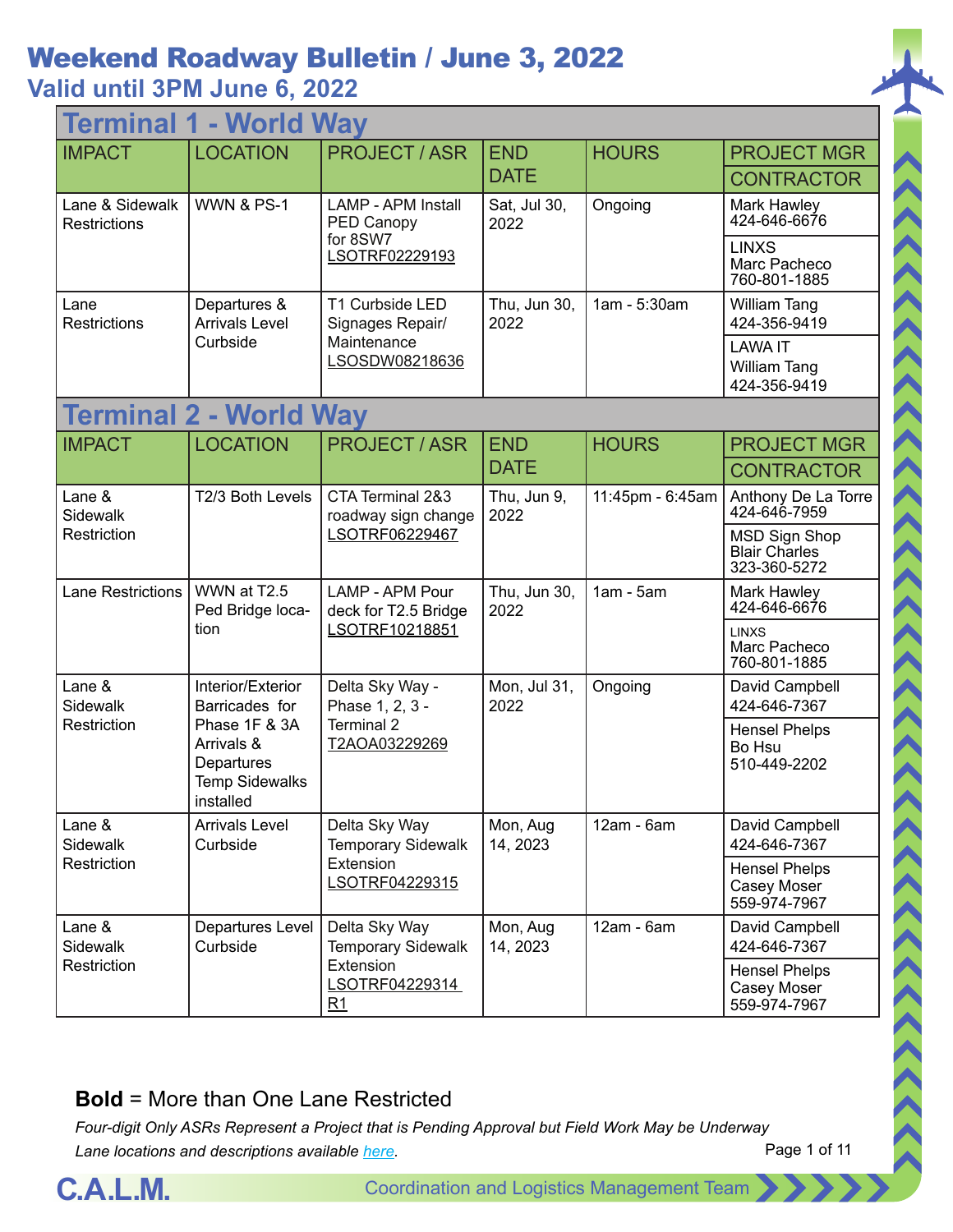### **Valid until 3PM June 6, 2022**

| - World Way<br>Termina                                 |                                                                                  |                                                                                       |                       |                        |                                                             |  |
|--------------------------------------------------------|----------------------------------------------------------------------------------|---------------------------------------------------------------------------------------|-----------------------|------------------------|-------------------------------------------------------------|--|
| <b>IMPACT</b>                                          | <b>LOCATION</b>                                                                  | <b>PROJECT / ASR</b>                                                                  | <b>END</b>            | <b>HOURS</b>           | <b>PROJECT MGR</b>                                          |  |
|                                                        |                                                                                  |                                                                                       | <b>DATE</b>           |                        | <b>CONTRACTOR</b>                                           |  |
| Lane Restrictions                                      | <b>Departures Level</b><br>3 lane closures                                       | <b>Departures Exterior</b><br>Skin                                                    | Thu, Jun 30,<br>2022  | 11pm - 4:30am          | David Campbell<br>424-646-7367                              |  |
|                                                        | in D1, L3, L2                                                                    | LSOTRF04229273                                                                        |                       |                        | <b>Hensel Phelps</b><br><b>Matthew Rose</b><br>562-472-6017 |  |
| <b>Lane Restrictions</b>                               | WWN at T3 - NE<br>of PS3 - Site of                                               | LAMP- (APM) T3.0<br>PED bridge deliver-                                               | Thu, Aug 18,<br>20229 | $1am - 5am$            | Mark Hawley<br>424-646-6676                                 |  |
|                                                        | Ped Bridge                                                                       | ies & pours<br>LSOTRF02229211                                                         |                       |                        | <b>LINXS</b><br>Marc Pacheco<br>760-801-1885                |  |
| Lane &<br>Sidewalk                                     | <b>Arrivals Level</b><br>T3 West                                                 | <b>TBIT-T3 Connector</b><br>L&side Boundary                                           | Wed, May<br>31, 2023  | Ongoing                | David Campbell<br>424-646-7367                              |  |
| Restriction                                            | Headhouse /<br><b>TBIT</b>                                                       | TBCON03218290                                                                         |                       |                        | <b>Hensel Phelps</b><br>Kevin Long<br>949-259-3213          |  |
| <b>Lane Restrictions</b>                               | <b>Arrivals Level</b><br>in front of the<br><b>Terminal 3 West</b><br>Headhouse. | Delta Sky Way -<br>Phase 1,2,3 - Termi-<br>nal 3<br>T3TRF12208073                     | Mon, Oct 31,<br>2022  | 12am - 6:30am          | David Campbell<br>424-646-7367                              |  |
|                                                        |                                                                                  |                                                                                       |                       |                        | <b>Hensel Phelps</b><br>Sonny Muntean<br>714-686-7151       |  |
| <b>Lane Restriction</b><br>sidewalk in<br>front of T-3 | Bus lanes &                                                                      | Delta Sky Way -<br>Phase 1, 2, 3 -<br>Terminal 3<br>T3TRF09207860                     | Mon, Oct 31,<br>2022  | 9pm - 6:30am           | David Campbell<br>424-646-7367                              |  |
|                                                        | Departures Level                                                                 |                                                                                       |                       |                        | <b>Hensel Phelps</b><br>Sonny Muntean<br>714-686-7151       |  |
| Lane Restriction                                       | <b>Departures Level</b><br>three lanes                                           | Delta Sky Way -<br>Phase 1, 2, 3 -<br>Terminal 3 Can-<br>opy Removal<br>T3TRF09207860 | Mon, Oct 31,<br>2022  | 9pm - 6:30am           | David Campbell<br>424-646-7367                              |  |
|                                                        |                                                                                  |                                                                                       |                       |                        | <b>Hensel Phelps</b><br>Sonny Muntean<br>714-686-7151       |  |
| Lane Restriction<br>(Occasional &                      | T3 Headhouse<br><b>Arrivals Level</b>                                            | <b>Curbside Barricades</b><br>T3CUS04196436                                           | Wed, Jun 1,<br>2022   | 10pm - 4pm             | David Campbell<br>424-646-7367                              |  |
| Intermittent)                                          |                                                                                  |                                                                                       |                       |                        | <b>Hensel Phelps</b><br>Arnold Nguyen<br>714-657-6281       |  |
| Lane<br><b>Restrictions</b>                            | World Way North<br>- Inner Lanes                                                 | <b>Terminal Cores &amp;</b><br>APM Interface -                                        | Thu, Jun 23,<br>2022  | Nightly,<br>10pm - 8am | AJ Rastegar<br>424-646-7089                                 |  |
|                                                        | Lanes at North<br>Knuckle                                                        | Nightly Deliveries,<br>Haul, & Staging<br>TBTRF11197100<br>R17                        |                       |                        | <b>Austin Commercial</b><br>Kevin Hayes<br>424-312-2156     |  |

#### **Bold** = More than One Lane Restricted

*Four-digit Only ASRs Represent a Project that is Pending Approval but Field Work May be Underway Lane locations and descriptions available [here](http://slaxadgmss001/sites/CALMSHARE/Shared%20Documents/CTA_Lane_Descriptions.pdf).*



 $\langle\langle\langle\langle\langle\langle\rangle\rangle\rangle\rangle\rangle\rangle\rangle$ 

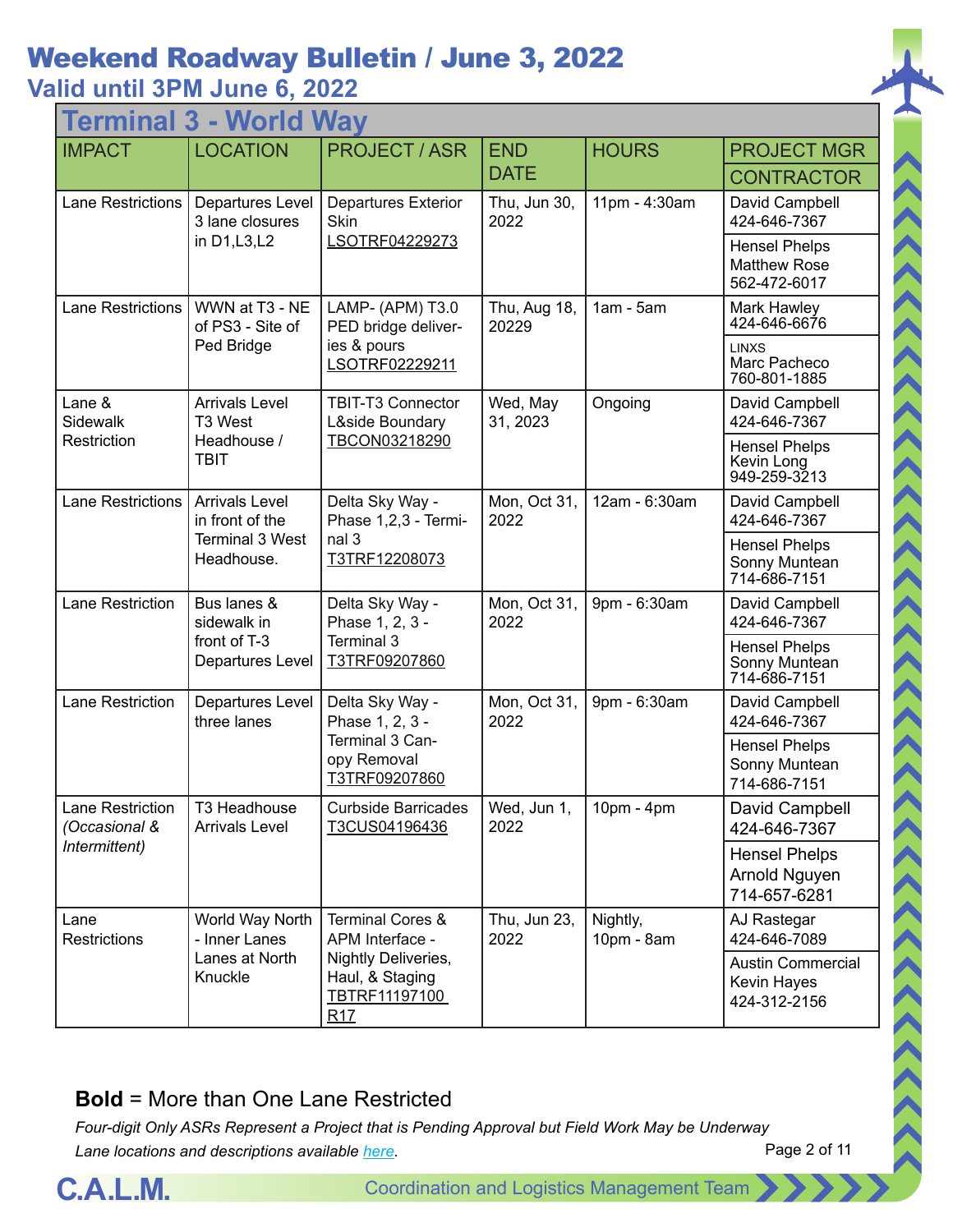## **Valid until 3PM June 6, 2022**

| <b>Terminal 3 - World Way (cont</b>    |                                                   |                                                                                        |                           |               |                                                                |  |
|----------------------------------------|---------------------------------------------------|----------------------------------------------------------------------------------------|---------------------------|---------------|----------------------------------------------------------------|--|
| <b>IMPACT</b>                          | <b>LOCATION</b>                                   | <b>PROJECT/ASR</b>                                                                     | <b>END</b><br><b>DATE</b> | <b>HOURS</b>  | <b>PROJECT MGR</b><br><b>CONTRACTOR</b>                        |  |
| Lane<br><b>Restrictions</b>            | Bus lanes &<br>sidewalk in front                  | T3 Headhouse bar-<br>ricades / temporary                                               | Sat, Oct 31,<br>2022      | Ongoing       | David Campbell<br>424-646-7367                                 |  |
|                                        | of $T-3$                                          | sidewalk<br>T3SDW09207859                                                              |                           |               | <b>Hensel Phelps</b><br>Sonny Muntean<br>714-686-7151          |  |
| Lane / Sidewalk<br><b>Restrictions</b> | T2 & T3 level 2<br>curbside                       | Delta Sky Way -<br>Phase 1, 2, 3 - Ter-                                                | Mon, Oct 31,<br>2022      | Ongoing       | David Campbell<br>424-646-7367                                 |  |
|                                        |                                                   | minal 2<br>T3SDW09207859                                                               |                           |               | <b>Hensel Phelps</b><br>Bo Hsu<br>510-449-2202                 |  |
| <b>TBIT - World Way</b>                |                                                   |                                                                                        |                           |               |                                                                |  |
| <b>IMPACT</b>                          | <b>LOCATION</b>                                   | <b>PROJECT / ASR</b>                                                                   | <b>END</b>                | <b>HOURS</b>  | <b>PROJECT MGR</b>                                             |  |
|                                        |                                                   |                                                                                        | <b>DATE</b>               |               | <b>CONTRACTOR</b>                                              |  |
| Lane<br><b>Restrictions</b>            | TBIT, Level 3<br>Landside and                     | TBIT - Level 3 Drop<br>Off Lane Soft Closure<br>Roadway<br>TBTRF01229184               | Thu, Jun 30,<br>2022      | 12am - 6am    | AJ Rastegar<br>424-646-7089                                    |  |
|                                        |                                                   |                                                                                        |                           |               | <b>Austin Commercial</b><br><b>Frank Celis</b><br>310-259-0670 |  |
| Sidewalk<br><b>Restrictions</b>        | <b>TBIT Level 3</b><br><b>Sidwalks</b>            | TBIT - Level 3 Side-<br>walk Soft Closure<br>39-48<br>TBSDW01229186                    | Thu, Jun 30,<br>2022      | 12am - 6am    | AJ Rastegar<br>424-646-7089                                    |  |
|                                        |                                                   |                                                                                        |                           |               | PCI<br><b>Ben Thatcher</b><br>714-863-2867                     |  |
| Lane<br>Restrictions                   | Level 3<br>Departures Area<br>Canopy Demo         | <b>Terminal Cores</b><br>& APM Interface<br>Phase 2 Canopy<br>Demo<br>TBTRF08218656 R2 | Sun, Jul 31,<br>2022      | 10pm - 2:30pm | AJ Rastegar<br>424-646-7089                                    |  |
|                                        |                                                   |                                                                                        |                           |               | <b>Austin Commercial</b><br><b>Frank Celis</b><br>310-259-0670 |  |
| Lane<br><b>Restrictions</b>            | Level 3 Drop Off<br>Lane Soft                     | <b>TBIT Cores - Area 4</b><br>TBCUS11218899                                            | Thu, Jun 30,<br>2022      | 12am - 6am    | AJ Rastegar<br>424-646-7089                                    |  |
|                                        | Closure Area 4                                    |                                                                                        |                           |               | <b>ALCP</b><br><b>Frank Celis</b><br>310-259-0670              |  |
| Lane & Sidewalk<br><b>Restrictions</b> | Level 3<br>Departures Area                        | <b>Terminal Cores &amp;</b><br>APM Interface TBIT -                                    | Thu, Jun 1,<br>2023       | $11pm - 6am$  | AJ Rastegar<br>424-646-7089                                    |  |
|                                        | sidewalk and<br>drop off lane (for<br>deliveries) | L3 South Laydown<br>TBSDW06218505                                                      |                           |               | <b>Austin Commercial</b><br><b>Frank Celis</b><br>310-259-0670 |  |

#### **Bold** = More than One Lane Restricted

*Four-digit Only ASRs Represent a Project that is Pending Approval but Field Work May be Underway Lane locations and descriptions available [here](http://slaxadgmss001/sites/CALMSHARE/Shared%20Documents/CTA_Lane_Descriptions.pdf).*



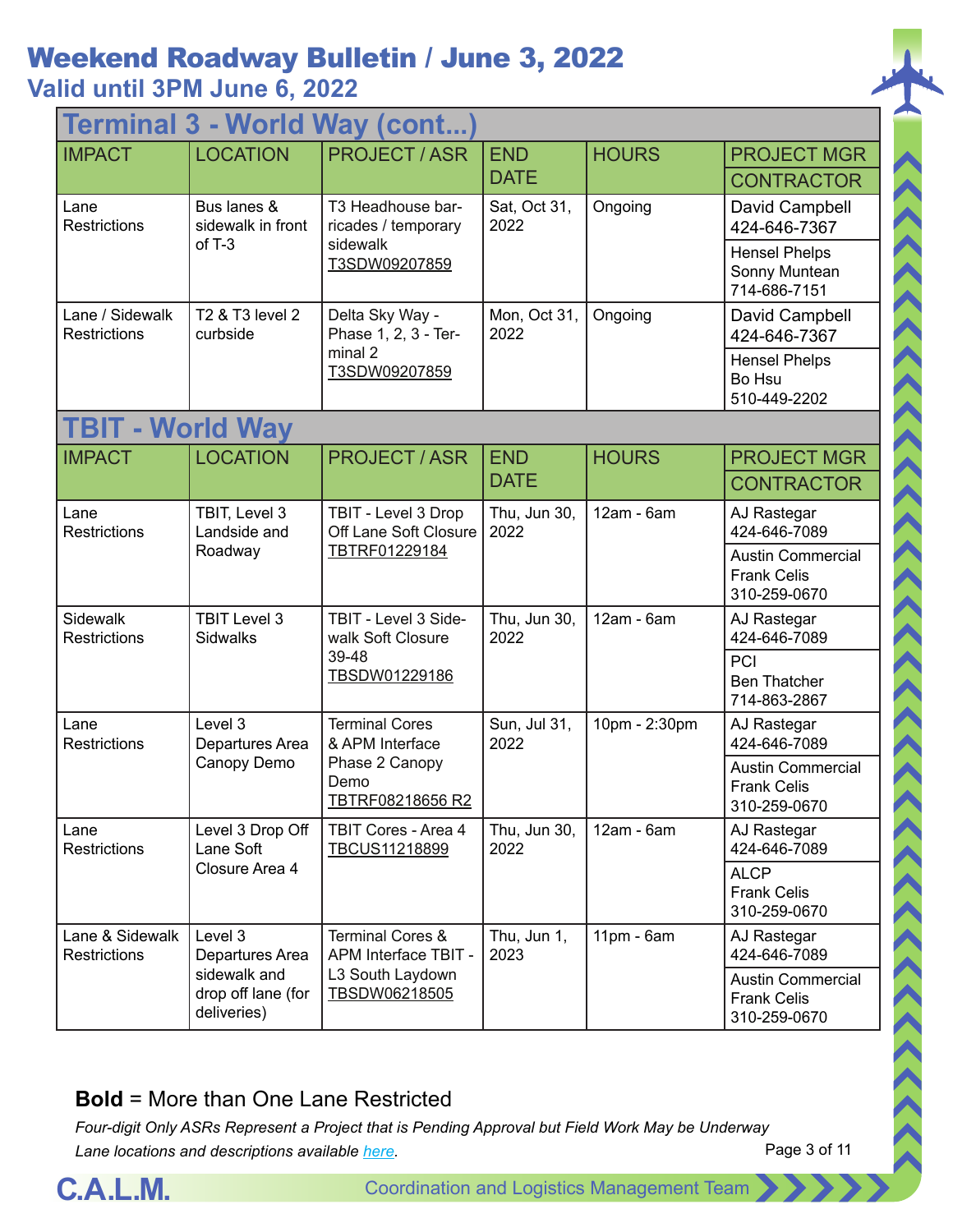#### **Valid until 3PM June 6, 2022**

| TBIT - World Way (cont.         |                                                                        |                                                                                                               |                      |              |                                                                |  |
|---------------------------------|------------------------------------------------------------------------|---------------------------------------------------------------------------------------------------------------|----------------------|--------------|----------------------------------------------------------------|--|
| <b>IMPACT</b>                   | <b>LOCATION</b>                                                        | <b>PROJECT/ASR</b>                                                                                            | <b>END</b>           | <b>HOURS</b> | <b>PROJECT MGR</b>                                             |  |
|                                 |                                                                        |                                                                                                               | <b>DATE</b>          |              | <b>CONTRACTOR</b>                                              |  |
| Lane<br><b>Restrictions</b>     | <b>Arrivals Level</b><br>Area 4 Drop Off                               | <b>TBIT Cores - Area 4</b><br>L3 Barricades                                                                   | Thu, Jun 1,<br>2023  | Ongoing      | AJ Rastegar<br>424-646-7089                                    |  |
|                                 | Lane GL 50-59                                                          | TBTRF01229134 R1                                                                                              |                      |              | PCI<br><b>Ben Thatcher</b><br>714-863-2867                     |  |
| Lane<br><b>Restrictions</b>     | <b>Arrivals Level</b><br>Area 4                                        | <b>TBIT Cores - Level 3</b><br><b>North South Closure</b>                                                     | Thu, Jun 1,<br>2023  | Ongoing      | AJ Rastegar<br>424-646-7089                                    |  |
|                                 |                                                                        | Turnover<br>TBCUS12219043 R1                                                                                  |                      |              | PCI<br><b>Ben Thatcher</b><br>714-863-2867                     |  |
| Lane<br><b>Restrictions</b>     | Area 2 Upper<br>Roadway                                                | TBIT Cores - Area 2<br>Barricade & Sidewalk                                                                   | Thu, Jun 30,<br>2022 | 12am - 6am   | AJ Rastegar<br>424-646-7089                                    |  |
|                                 |                                                                        | Demo - Sign Repair<br>TBCUS11218899 R4                                                                        |                      |              | <b>Austin Commercial</b><br><b>Frank Celis</b><br>310-259-0670 |  |
| Lane<br><b>Restrictions</b>     | Area 4 L1                                                              | TBIT Cores - Area 4<br><b>Barricade Phasing</b><br>TBCUS11218896                                              | Thu, Jun 1,<br>2023  | $11pm - 6am$ | AJ Rastegar<br>424-646-7089                                    |  |
|                                 |                                                                        |                                                                                                               |                      |              | PCI<br><b>Ben Thatcher</b><br>714-863-2867                     |  |
| Sidewalk<br><b>Restrictions</b> | <b>Arrivals Level</b><br>- North End of<br>Terminal                    | <b>Terminal Cores &amp;</b><br><b>APM</b> Interface<br>TBTRF06196669<br>R <sub>29</sub>                       | Mon, Aug<br>15, 2022 | Ongoing      | AJ Rastegar<br>424-646-7089                                    |  |
|                                 |                                                                        |                                                                                                               |                      |              | <b>Infinity Drywall</b><br>Rob Hamamoto<br>562-219-6908        |  |
| Sidewalk<br><b>Restrictions</b> | Level 1 Arrivals<br>Level - Grid line<br>49 to 51 Side-<br>walk Area 3 | <b>Terminal Cores</b><br>& APM Interface<br><b>Sidewalk Extension</b><br>Area #3 Barricades<br>LSOTRF07207676 | Mon, Aug<br>15, 2022 | 12am - 6am   | AJ Rastegar<br>424-646-7089                                    |  |
|                                 |                                                                        |                                                                                                               |                      |              | ARB, Inc.<br>Art Mercado<br>310-505-6258                       |  |
| Lane<br><b>Restrictions</b>     | Level 3<br>Departures Area                                             | <b>Terminal Cores &amp;</b><br>APM Interface Temp                                                             | Thu, Jun 30,<br>2022 | Ongoing      | AJ Rastegar<br>424-646-7089                                    |  |
|                                 | 3 Central                                                              | <b>Barricades</b><br>TBSDW08207752                                                                            |                      |              | <b>Austin Commercial</b><br><b>Frank Celis</b><br>310-259-0670 |  |
| Lane<br><b>Restrictions</b>     | Level 3<br>Departures Area                                             | <b>Terminal Cores &amp;</b><br>APM Interface Temp                                                             | Mon, Aug<br>15, 2022 | Ongoing      | AJ Rastegar<br>424-646-7089                                    |  |
|                                 | 2 North Knuckle                                                        | <b>Barricades</b><br>TBTRF07196668                                                                            |                      |              | <b>Austin Commercial</b><br><b>Frank Celis</b><br>310-259-0670 |  |

#### **Bold** = More than One Lane Restricted



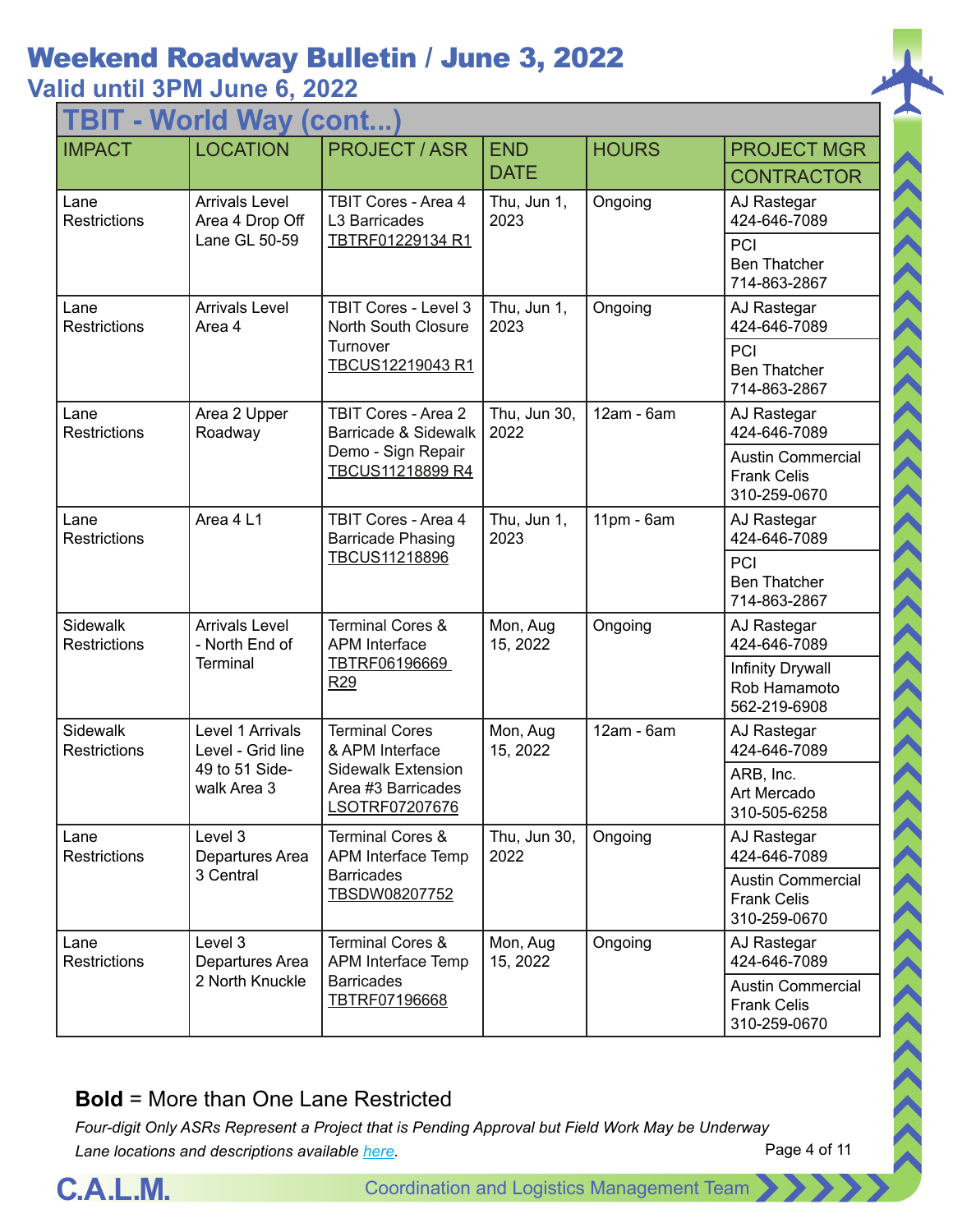| TBIT - World Way (cont          |                                            |                                                                                                                   |                      |                        |                                                                |  |
|---------------------------------|--------------------------------------------|-------------------------------------------------------------------------------------------------------------------|----------------------|------------------------|----------------------------------------------------------------|--|
| <b>IMPACT</b>                   | <b>LOCATION</b>                            | <b>PROJECT / ASR</b>                                                                                              | <b>END</b>           | <b>HOURS</b>           | <b>PROJECT MGR</b>                                             |  |
|                                 |                                            |                                                                                                                   | <b>DATE</b>          |                        | <b>CONTRACTOR</b>                                              |  |
| Lane<br><b>Restrictions</b>     | Area 3 Arrivals<br><b>Level Barricades</b> | <b>Terminal Cores &amp;</b><br>APM Interface -                                                                    | Thu, Jun 30,<br>2022 | Nightly,<br>10pm - 3pm | AJ Rastegar<br>424-646-7089                                    |  |
|                                 | / Arrivals Center<br>Ramp                  | Area 3 Arrivals Level<br><b>Barricades</b><br>TBTRF09207833                                                       |                      |                        | <b>Austin Commercial</b><br><b>Frank Celis</b><br>310-259-0670 |  |
| Lane &<br>Sidewalk              | <b>Arrivals Level</b><br>T3 West           | <b>TBIT-T3 Connector</b><br>L&side Boundary                                                                       | Wed, May<br>31, 2023 | Ongoing                | David Campbell<br>424-646-7367                                 |  |
| Restriction                     | Headhouse /<br><b>TBIT</b>                 | TBCON03218290                                                                                                     |                      |                        | <b>Hensel Phelps</b><br>Kevin Long<br>949-259-3213             |  |
| Lane<br><b>Restrictions</b>     | Area 4A De-<br>partures Level              | <b>TBIT Terminal Cores</b><br>& APM Interface                                                                     | Mon, Jun 27,<br>2022 | 12am - 8am             | AJ Rastegar<br>424-646-7089                                    |  |
|                                 | <b>Barricade</b>                           | TBTRF02218176 R3                                                                                                  |                      |                        | <b>Austin Commercial</b><br>Ruben de la Cruz<br>310-259-0670   |  |
| Lane<br><b>Restrictions</b>     | World Way North<br>- Right 2 Lanes         | <b>TBIT Cores &amp; APM</b><br>Interface Nightly De-<br>livery, Haul, & Stage<br>TBTRF11197100<br>R <sub>17</sub> | Thu, Jun 23,<br>2022 | Daily,<br>$7am - 4pm$  | AJ Rastegar<br>424-646-7089                                    |  |
|                                 | at North Knuckle                           |                                                                                                                   |                      |                        | <b>Austin Commercial</b><br>Art Mercado<br>310-505-6258        |  |
| Lane<br>Restrictions            | Laydown Area<br>at TBIT Arrivals           | Installation of Fenc-<br>ing & Laydown Area<br>at TBIT Arrivals<br>South Knuckle<br>TBTRF04218368                 | Thu, Jun 30,<br>2022 | Nightly,<br>12am - 8am | AJ Rastegar<br>424-646-7089                                    |  |
|                                 | South Knuckle                              |                                                                                                                   |                      |                        | Austin Commercia<br><b>Frank Celis</b><br>310-259-0670         |  |
| Sidewalk<br><b>Restrictions</b> | Area 4A Arrivals<br>Level                  | <b>Terminal Cores &amp;</b><br>APM Interface - Area                                                               | Mon, Jun 27,<br>2022 | Nightly,<br>12am - 8am | AJ Rastegar<br>424-646-7089                                    |  |
|                                 |                                            | <b>4A Arrivals Barricade</b><br>TBSDW02218172<br>R2                                                               |                      |                        | <b>Austin Commercial</b><br>Ruben de La Cruz<br>424-331-3429   |  |
| Crosswalk Re-<br>striction      | Crosswalk be-<br>tween P3 & P4             | <b>LAMP APM Guide-</b><br>way Columns                                                                             | Wed, Mar 1,<br>2023  | Ongoing                | Mark Hawley<br>424-646-6676                                    |  |
|                                 | across from TBIT                           | LSOTRF04207517                                                                                                    |                      |                        | <b>LINXS</b><br>Marc Pacheco<br>760-801-1885                   |  |
| Lane<br>Restrictions            | Arrivals T3 -<br><b>TBIT Connector</b>     | T3 - TBIT Connector<br><b>Deliveries</b><br>LSOTRF09218709                                                        | Thu, Jun 30,<br>2022 | $1am - 6am$            | David Campbell<br>424-646-7367                                 |  |
|                                 |                                            |                                                                                                                   |                      |                        | <b>Hensel Phelps</b><br>Kevin Long<br>949-259-3213             |  |

#### **Bold** = More than One Lane Restricted

*Four-digit Only ASRs Represent a Project that is Pending Approval but Field Work May be Underway Lane locations and descriptions available [here](http://slaxadgmss001/sites/CALMSHARE/Shared%20Documents/CTA_Lane_Descriptions.pdf).*



11111111111

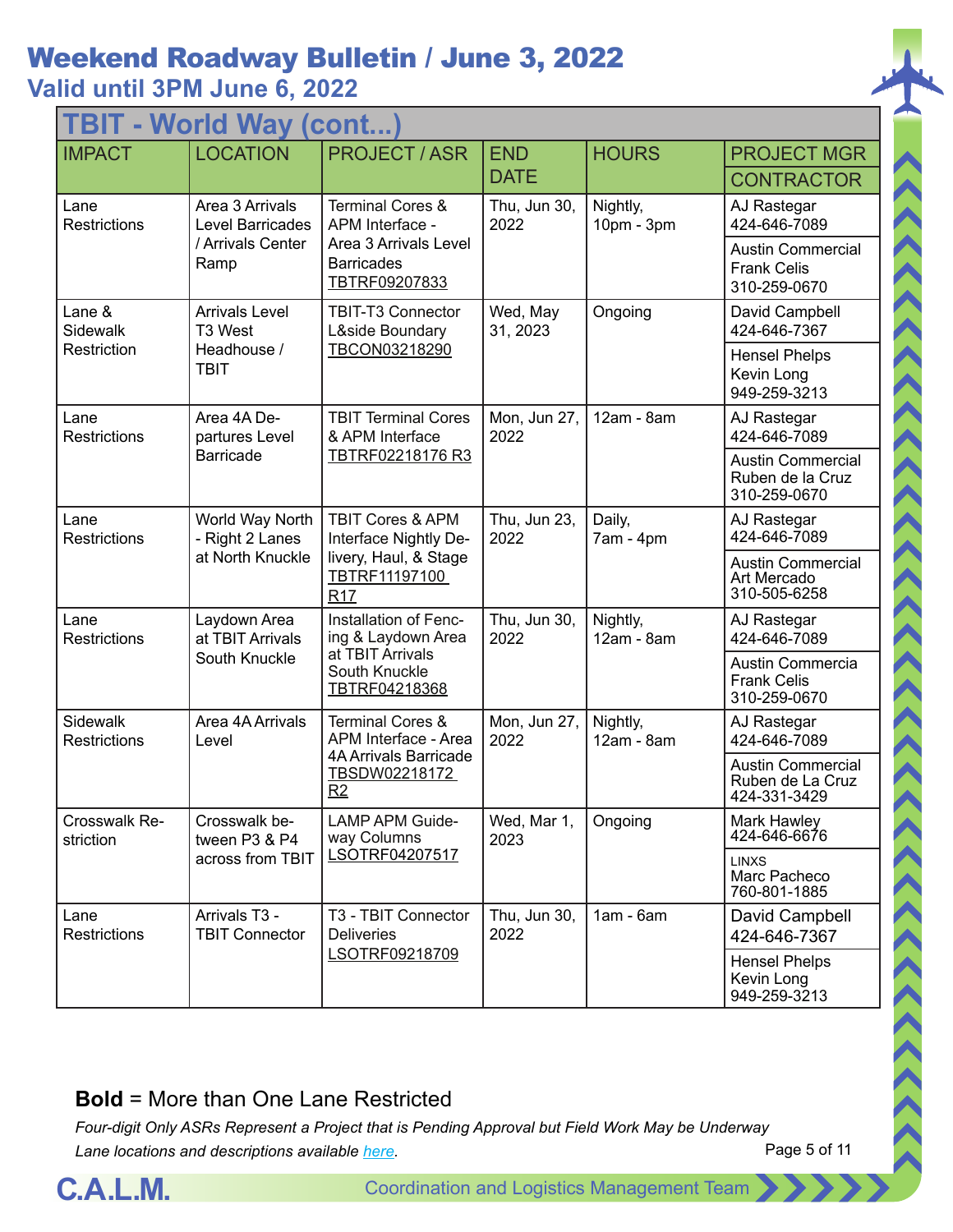## **Valid until 3PM June 6, 2022**

| <b>World Way</b><br>Termina       |                                                                                                                                   |                                                                                                                  |                      |                                                      |                                                       |  |
|-----------------------------------|-----------------------------------------------------------------------------------------------------------------------------------|------------------------------------------------------------------------------------------------------------------|----------------------|------------------------------------------------------|-------------------------------------------------------|--|
| <b>IMPACT</b>                     | <b>LOCATION</b>                                                                                                                   | <b>PROJECT / ASR</b>                                                                                             | <b>END</b>           | <b>HOURS</b>                                         | <b>PROJECT MGR</b>                                    |  |
|                                   |                                                                                                                                   |                                                                                                                  | <b>DATE</b>          |                                                      | <b>CONTRACTOR</b>                                     |  |
| <b>Lane Restriction</b>           | T4 MH241T &<br><b>T5 MH 239T</b>                                                                                                  | <b>NELA - Campus</b><br><b>Head End DAS</b>                                                                      | Fri, Jun 3,<br>2022  | $1:30am - 6am$                                       | Tom Wong<br>310-877-0180                              |  |
|                                   |                                                                                                                                   | <b>Install Splicing Exist-</b><br>ing Fiber Optic Cable<br>T7SDW09218747                                         |                      |                                                      | AT&T<br><b>Charles Berry</b><br>310-294-7238          |  |
| Lane Restriction<br>(Occasional & | Departures Level<br>Curbside for                                                                                                  | AA-T4/5 MP Equip-<br>ment Deliveries                                                                             | Tue, Jul 26,<br>2022 | Ongoing                                              | Corey Kramer<br>424-646-6628                          |  |
| Intermittent)                     | <b>Deliveries</b>                                                                                                                 | T4ELV04229347                                                                                                    |                      |                                                      | <b>Hensel Phelps</b><br>Daisy Herrera<br>424-303-3229 |  |
| Lane Restriction<br>(Occasional & | Departures Level<br>Curbside for                                                                                                  | AA-T4/5 MP Drop off<br>and delivery of mate-                                                                     | Sat, Apr 1,<br>2023  | $1am - 4am$                                          | Corey Kramer<br>424-646-6628                          |  |
| Intermittent)                     | <b>Deliveries</b>                                                                                                                 | rials and equipment<br>on Departures Level<br>LSOTRF03229292                                                     |                      |                                                      | <b>Hensel Phelps</b><br>Josh Rochelle<br>949-910-3639 |  |
| <b>Lane Restrictions</b>          | WWS at T4.5<br><b>LAMP - APM Period-</b><br>Ped Bridge<br>ic Deliveries for T4.5<br>bridge<br>LSOTRF01229143                      |                                                                                                                  | Thu, Jun 30,<br>2022 | $1am - 5am$                                          | Mark Hawley<br>424-646-6676                           |  |
|                                   |                                                                                                                                   |                                                                                                                  |                      | <b>LINXS</b><br>Marc Pacheco<br>760-801-1885         |                                                       |  |
| Lane Restriction                  | Terminal 4 Curb-<br>side Departures                                                                                               | T4_T5 Moderniza-<br>tion Terminal Building<br>Phase 1 Barricading<br>T4TRF02229198                               | Wed, Dec<br>31, 2025 | Ongoing                                              | Corey Kramer<br>424-646-6628                          |  |
|                                   | Level                                                                                                                             |                                                                                                                  |                      |                                                      | <b>Hensel Phelps</b><br>Joe DeFlavio<br>805-428-0214  |  |
| Lane Restriction                  | East Headhouse<br>T4_T5 Moderniza-<br>tion Terminal Building<br>area all levels<br>Phase 1 Barricading<br><u>T4ELV02229180 R1</u> |                                                                                                                  | Wed, Dec<br>31, 2025 | Ongoing                                              | Corey Kramer<br>424-646-6628                          |  |
|                                   |                                                                                                                                   |                                                                                                                  |                      | <b>Hensel Phelps</b><br>Joe DeFlavio<br>805-428-0214 |                                                       |  |
| <b>Lane Restriction</b>           | Arrivals &<br>Departures Curb-                                                                                                    | T4 T5 Modernization<br>Curbside                                                                                  | Wed, Dec<br>31, 2025 | Ongoing                                              | <b>Corey Kramer</b><br>424-646-6628                   |  |
|                                   | sides                                                                                                                             | Modifications for<br>Phase 1 Barricade<br>T4TRF01229162                                                          |                      |                                                      | <b>Hensel Phelps</b><br>Joe DeFlavio<br>805-428-0214  |  |
| Lane Restriction<br>(Occasional & | T4.5 - Depar-<br>tures & Arrivals                                                                                                 | Curbside Delivery<br>Plan                                                                                        | Sat, Oct 31,<br>2022 | Nightly,<br>12am - 4:30am                            | <b>Corey Kramer</b><br>424-646-6628                   |  |
| Intermittent)                     | Level                                                                                                                             | T4-5SDW11197071                                                                                                  |                      |                                                      | <b>Hensel Phelps</b><br>Jon Martin<br>424-241-6453    |  |
| Lane Restriction<br>(Occasional & | <b>Arrivals Level</b><br>Curbside for                                                                                             | AA-T4 T5 Mod-<br>ernization Program,<br><b>Terminal Building</b><br><b>Curbside Deliveries</b><br>LSOTRF03229292 | Sat, Apr 1,<br>2023  | 1am - 4:30am                                         | Corey Kramer<br>424-646-6628                          |  |
| Intermittent)                     | <b>Deliveries</b>                                                                                                                 |                                                                                                                  |                      |                                                      | <b>Hensel Phelps</b><br>Josh Rochelle<br>949-910-3639 |  |

**Bold** = More than One Lane Restricted

*Four-digit Only ASRs Represent a Project that is Pending Approval but Field Work May be Underway Lane locations and descriptions available [here](http://slaxadgmss001/sites/CALMSHARE/Shared%20Documents/CTA_Lane_Descriptions.pdf).*



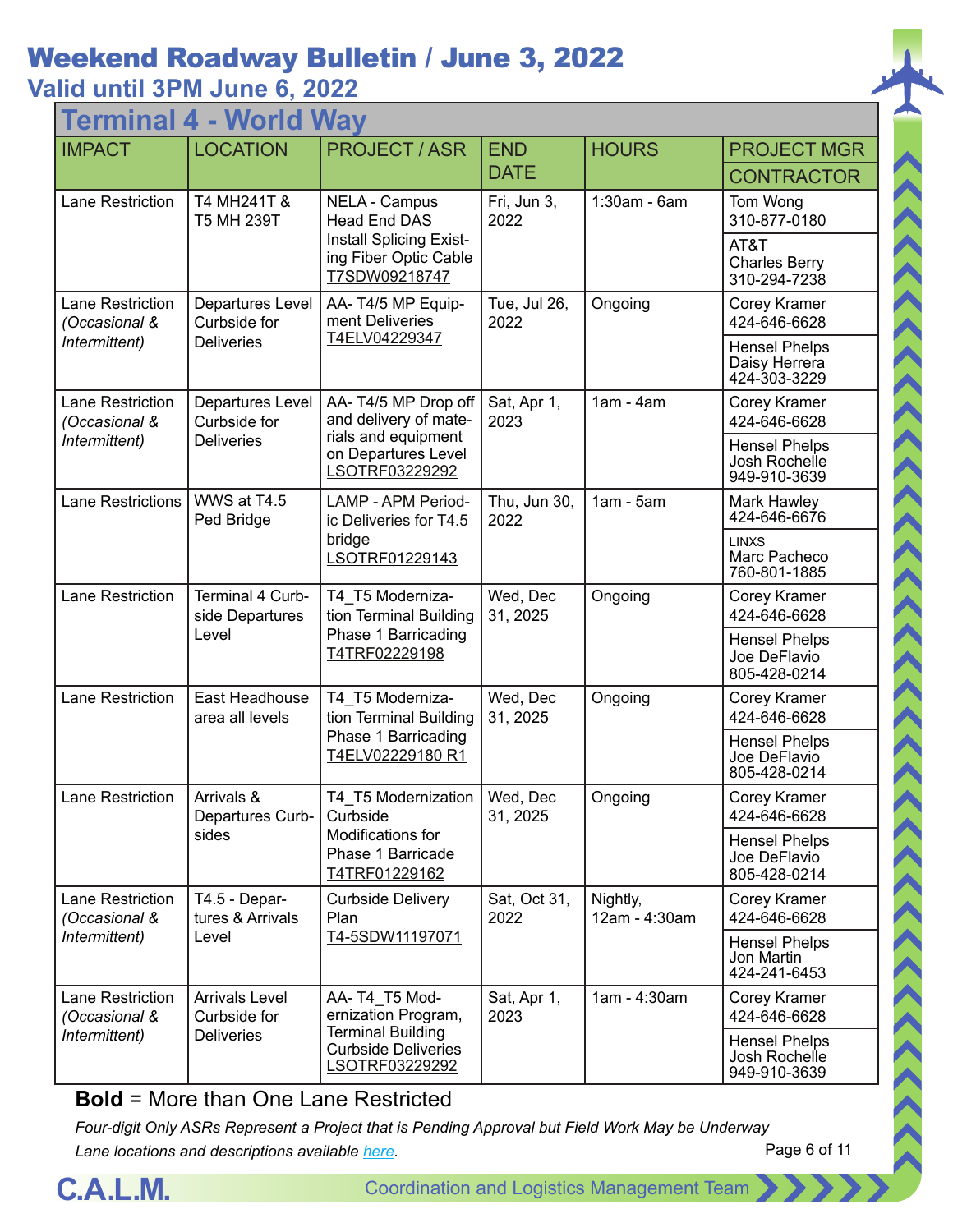| Terminal 4 - World Way (cont        |                                                                                                                                            |                                                                                                |                      |                                           |                                                                 |  |
|-------------------------------------|--------------------------------------------------------------------------------------------------------------------------------------------|------------------------------------------------------------------------------------------------|----------------------|-------------------------------------------|-----------------------------------------------------------------|--|
| <b>IMPACT</b>                       | <b>LOCATION</b>                                                                                                                            | <b>PROJECT / ASR</b>                                                                           | <b>END</b>           | <b>HOURS</b>                              | <b>PROJECT MGR</b>                                              |  |
|                                     |                                                                                                                                            |                                                                                                | <b>DATE</b>          |                                           | <b>CONTRACTOR</b>                                               |  |
| Sidewalk Restric-<br>tion           | Sidewalk; Termi-<br>nal 4 & 5 Depar-                                                                                                       | AA - T4.5 Terminal<br>Core Canopy Mods &                                                       | Thu, Sep 1,<br>2022  | Nightly<br>10pm - 6am                     | Corey Kramer<br>424-646-6628                                    |  |
|                                     | tures                                                                                                                                      | <b>Exterior Skin Instal-</b><br>lation<br>T4.5TRF08206974                                      |                      |                                           | <b>Hensel Phelps</b><br>Jon Martin<br>424-241-6453              |  |
|                                     | <b>Terminal 5 - World Way</b>                                                                                                              |                                                                                                |                      |                                           |                                                                 |  |
| <b>IMPACT</b>                       | <b>LOCATION</b>                                                                                                                            | <b>PROJECT / ASR</b>                                                                           | <b>END</b>           | <b>HOURS</b>                              | <b>PROJECT MGR</b>                                              |  |
|                                     |                                                                                                                                            |                                                                                                | <b>DATE</b>          |                                           | <b>CONTRACTOR</b>                                               |  |
| <b>Lane Restrictions</b>            | Drop off and 3rd<br>lane closure                                                                                                           | T5.5 Cores: Mobile<br>Crane and Glazing                                                        | Thu, Jun 30,<br>2022 | 10pm - 5am                                | Devraj Patel<br>424-646-7527                                    |  |
|                                     |                                                                                                                                            | T5.5CRN08218652                                                                                |                      |                                           | <b>Elite Glazing</b><br>Raymond Ledesma<br>562-416-3092         |  |
| Lane Restriction<br>(Occasional &   | <b>Arrivals Level</b><br>NELA - T5 - DAS<br><b>Installation Curbside</b><br>Curbside Deliv-<br><b>Deliveries</b><br>eries<br>T5CUS09218748 |                                                                                                | Thu, Jun 30,<br>2022 | $12am - 1am$                              | Tom Wong<br>310-877-0180                                        |  |
| Intermittent)                       |                                                                                                                                            |                                                                                                |                      | <b>CTS</b><br>Joe Vidaure<br>508-382-2166 |                                                                 |  |
| Lane Restriction                    | T4 MH241T &<br>T5 MH 239T                                                                                                                  | <b>NELA - Campus</b><br><b>Head End DAS</b>                                                    | Fri, Jun 3,<br>2022  | 1:30am - 6am                              | Tom Wong<br>310-877-0180                                        |  |
|                                     |                                                                                                                                            | Install Splicing Exist-<br>ing Fiber Optic Cable<br>T7SDW09218747                              |                      |                                           | AT&T<br><b>Charles Berry</b><br>310-294-7238                    |  |
| Lane Restrictions                   | T5.5, Sidewalk,<br>& Roadway                                                                                                               | T5.5 Cores: Build Ar-<br>rivals Barricades and<br><b>Sidewalk Extension</b><br>T5.5TRF10197028 | Thu, Jun 30,<br>2022 | 10pm - 6am                                | Devraj Patel<br>424-646-7527                                    |  |
|                                     |                                                                                                                                            |                                                                                                |                      |                                           | <b>CSA Constructors</b><br>Mike Kern<br>562-895-4753            |  |
| Lane Restrictions   T5.5, Sidewalk, | & Roadway                                                                                                                                  | T5.5 Build Arrivals<br>Barricades & Side-                                                      | Thu, Jun 30,<br>2022 | $10pm - 6am$                              | Devraj Patel<br>424-646-7527                                    |  |
|                                     |                                                                                                                                            | walk Extension<br>LSOTRF10196952                                                               |                      |                                           | <b>CSA Constructors</b><br>Mike Kern<br>562-895-4753            |  |
| Lane Restriction<br>(Occasional &   | $T4.5 -$<br>Departures & Ar-                                                                                                               | <b>Curbside Delivery</b><br>Plan                                                               | Sat, Oct 31,<br>2022 | Nightly,<br>12am - 4:30am                 | Corey Kramer<br>424-646-6628                                    |  |
| Intermittent)                       | rivals Level                                                                                                                               | T4-5SDW11197071                                                                                |                      |                                           | <b>Hensel Phelps</b><br>Jon Martin<br>424-241-6453              |  |
| <b>Lane Restrictions</b>            | T5.5 Arrivals<br>Level Inner                                                                                                               | T5.5 Fire Water Vault<br>Access                                                                | Thu, Jun 30,<br>2022 | $12am - 8am$                              | Devraj Patel<br>424-646-7527                                    |  |
|                                     | Lanes in front of<br>T5.5 Barricades                                                                                                       | LSOTRF06218582                                                                                 |                      |                                           | <b>Austin Commercial</b><br><b>Brian Sliter</b><br>310-259-2394 |  |

**Bold** = More than One Lane Restricted

*Four-digit Only ASRs Represent a Project that is Pending Approval but Field Work May be Underway Lane locations and descriptions available [here](http://slaxadgmss001/sites/CALMSHARE/Shared%20Documents/CTA_Lane_Descriptions.pdf).*



ハイハイス くくくくくくくくくくくくくくくくくくくくく

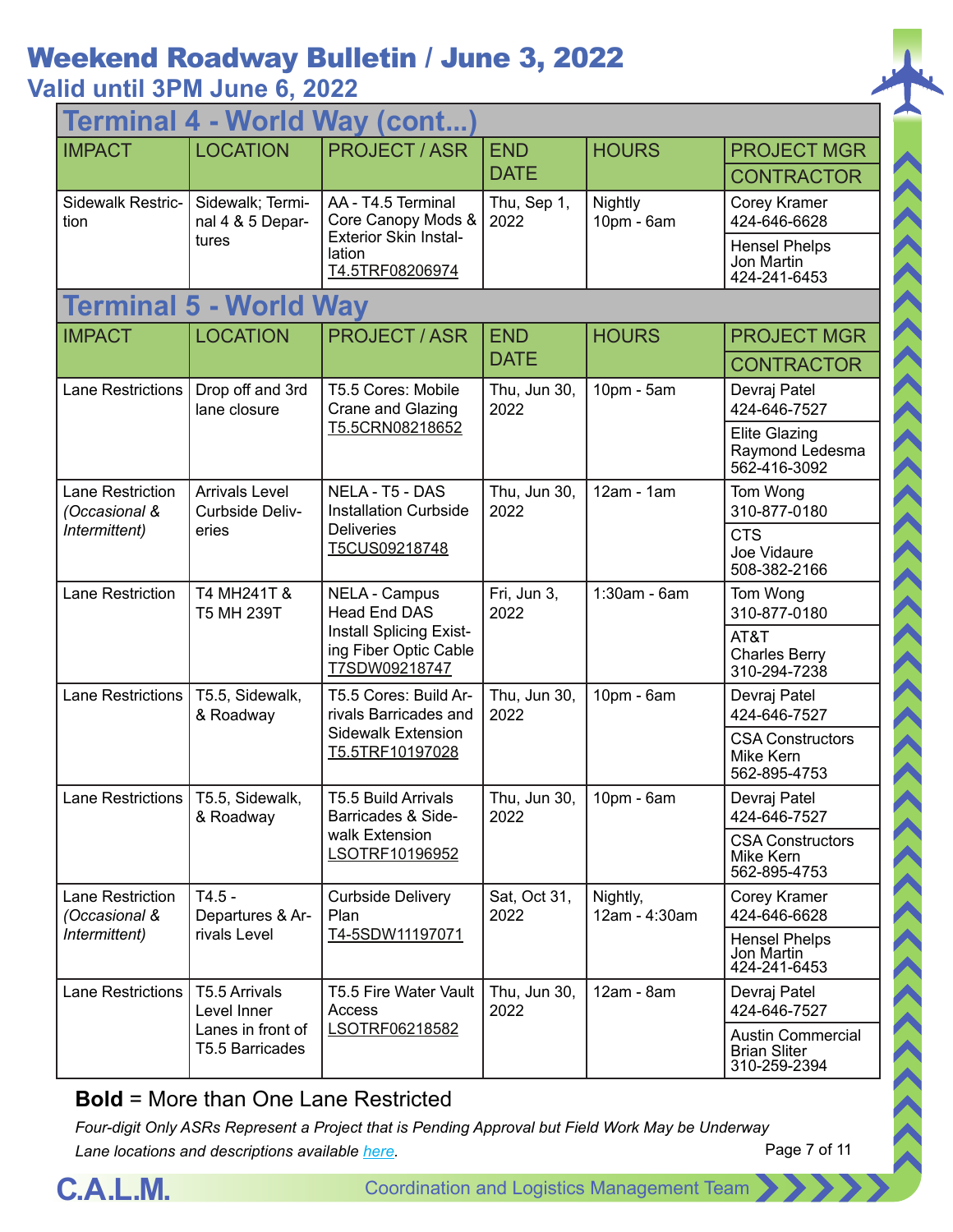|                                          | <b>Terminal 5 - World Way (cont</b>                 |                                                                                                        |                      |                       |                                                    |  |  |
|------------------------------------------|-----------------------------------------------------|--------------------------------------------------------------------------------------------------------|----------------------|-----------------------|----------------------------------------------------|--|--|
| <b>IMPACT</b>                            | <b>LOCATION</b>                                     | <b>PROJECT / ASR</b>                                                                                   | <b>END</b>           | <b>HOURS</b>          | <b>PROJECT MGR</b>                                 |  |  |
|                                          |                                                     |                                                                                                        | <b>DATE</b>          |                       | <b>CONTRACTOR</b>                                  |  |  |
| Sidewalk Restric-<br>tion                | Sidewalk; Termi-<br>nal 4 & 5 Depar-                | AA - T4.5 Terminal<br>Core Canopy Mods &                                                               | Thu, Sep 1,<br>2022  | Nightly<br>10pm - 6am | Corey Kramer<br>424-646-6628                       |  |  |
|                                          | tures                                               | <b>Exterior Skin Instal-</b><br>lation<br>T4.5TRF08206974                                              |                      |                       | <b>Hensel Phelps</b><br>Jon Martin<br>424-241-6453 |  |  |
|                                          | <b>Terminal 6 - World Way</b>                       |                                                                                                        |                      |                       |                                                    |  |  |
| <b>IMPACT</b>                            | <b>LOCATION</b>                                     | <b>PROJECT / ASR</b>                                                                                   | <b>END</b>           | <b>HOURS</b>          | <b>PROJECT MGR</b>                                 |  |  |
|                                          |                                                     |                                                                                                        | <b>DATE</b>          |                       | <b>CONTRACTOR</b>                                  |  |  |
| <b>Sidewalk</b><br>Restrictions          | Parking structure<br>6 sidewalk                     | Build PED canopy for<br>T5.5 bridge                                                                    | Fri, Aug 26,<br>2022 | Ongoing               | Mark Hawley<br>424-646-6676                        |  |  |
|                                          |                                                     | LSOSDW05229436                                                                                         |                      |                       | <b>LINXS</b><br>Marc Pacheco<br>760-801-1885       |  |  |
| <b>Terminal 7 - World Way</b>            |                                                     |                                                                                                        |                      |                       |                                                    |  |  |
| <b>IMPACT</b>                            | <b>LOCATION</b>                                     | <b>PROJECT/ASR</b>                                                                                     | <b>END</b>           | <b>HOURS</b>          | <b>PROJECT MGR</b>                                 |  |  |
|                                          |                                                     |                                                                                                        | <b>DATE</b>          |                       | <b>CONTRACTOR</b>                                  |  |  |
| <b>Lane Restriction</b><br>(Occasional & | <b>T7 Exterior</b><br>Roadway (T7                   | <b>Install and Removal</b><br>of Advertising Ban-<br>ner on T7 skybridge<br>location<br>LSOTRF05229402 | Fri, Dec 16,<br>2022 | 3am - 4:30am          | Michael Waterhouse<br>424-646-6434                 |  |  |
| Intermittent)                            | Skybridge Ban-<br>ner)                              |                                                                                                        |                      |                       | <b>JPerez</b><br>Oscar Garcia<br>562-316-8256      |  |  |
| Lane Restriction<br>(Occasional &        | <b>T7 Arrivals Level</b><br>Curbside -<br>Column 7F | T7 Arrivals Level -<br><b>Curbside Deliveries</b><br>Tuesdays/Thursdays<br>T7SDW09218747               | Thu, Jun 30,<br>2022 | $12am - 1am$          | Tom Wong<br>310-877-0180                           |  |  |
| Intermittent)                            |                                                     |                                                                                                        |                      |                       | <b>CTS</b><br>Joe Vidaure<br>508-382-2166          |  |  |
| <b>Lane Restrictions</b>                 | WWS at P7                                           | LAMP - APM<br><b>Production Piles</b>                                                                  | Thu, Jun 30,<br>2022 | 12am - 11am           | Mark Hawley<br>424-646-6676                        |  |  |
|                                          |                                                     | LSOTRF08218673<br>R6                                                                                   |                      |                       | <b>LINXS</b><br>Marc Pacheco<br>760-801-1885       |  |  |
| <b>Terminal 8 - World Way</b>            |                                                     |                                                                                                        |                      |                       |                                                    |  |  |
| <b>IMPACT</b>                            | <b>LOCATION</b>                                     | <b>PROJECT / ASR</b>                                                                                   | <b>END</b>           | <b>HOURS</b>          | <b>PROJECT MGR</b>                                 |  |  |
|                                          |                                                     |                                                                                                        | <b>DATE</b>          |                       | <b>CONTRACTOR</b>                                  |  |  |
| <b>Lane Restriction</b><br>(Occasional & | <b>APD Parking Lot</b><br>near Terminal 8           | NELA - Campus<br><b>Head End DAS</b>                                                                   | Fri, Jul 1,<br>2022  | 6am - 6pm             | Tom Wong<br>310-877-0180                           |  |  |
| Intermittent)                            | & APD Building                                      | Install<br>LSOOTH12219055                                                                              |                      |                       | Aztecs Telecom<br>Gene Bourgeault<br>562-335-3647  |  |  |

#### **Bold** = More than One Lane Restricted



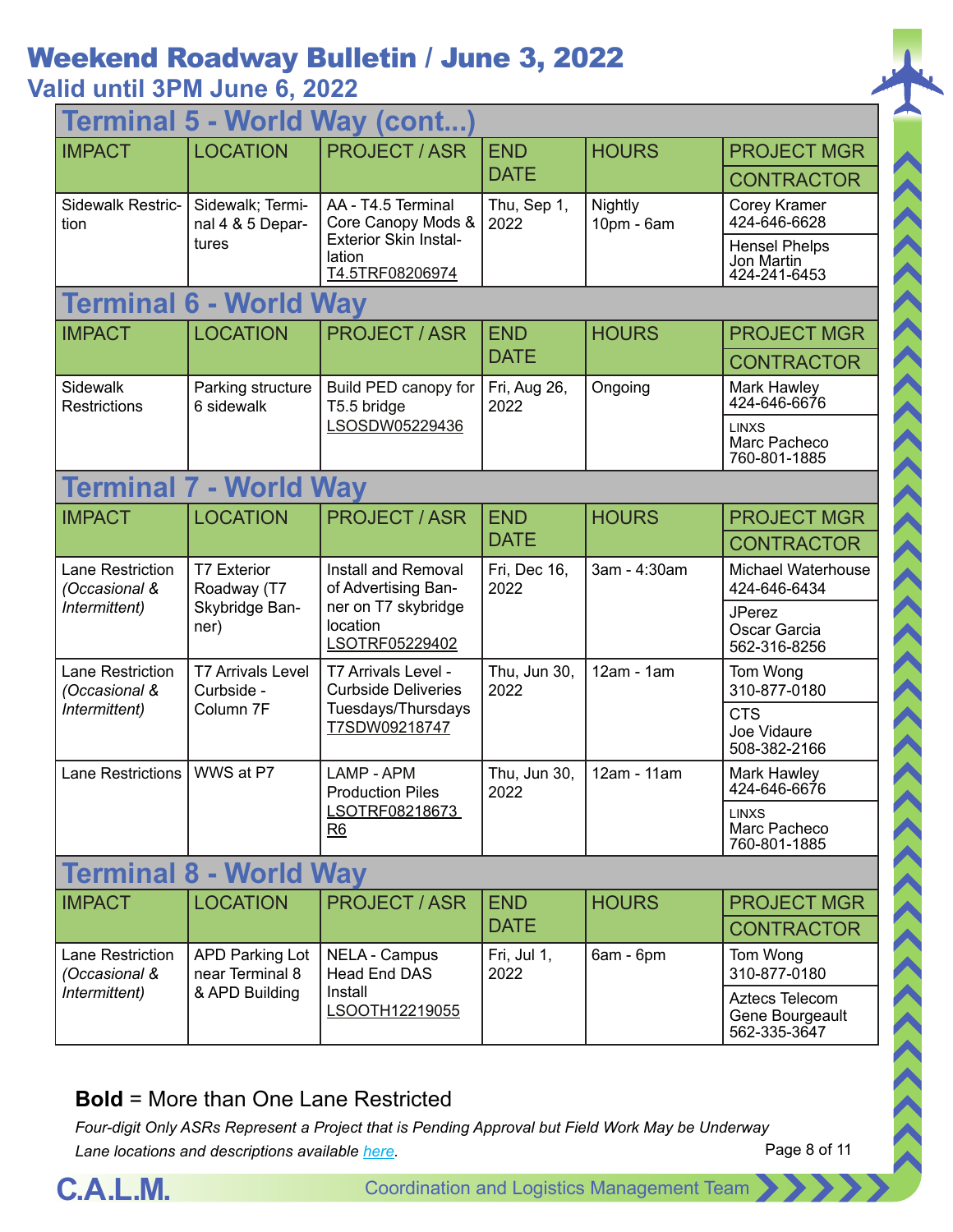| Center Way / West Way / East Way / Sky Way / Theme Way |                                             |                                                                  |                      |                 |                                                  |  |
|--------------------------------------------------------|---------------------------------------------|------------------------------------------------------------------|----------------------|-----------------|--------------------------------------------------|--|
| <b>IMPACT</b>                                          | <b>LOCATION</b>                             | <b>PROJECT / ASR</b>                                             | <b>END</b>           | <b>HOURS</b>    | <b>PROJECT MGR</b>                               |  |
|                                                        |                                             |                                                                  | <b>DATE</b>          |                 | <b>CONTRACTOR</b>                                |  |
| <b>Lane Restrictions</b>                               | East CTA Sky<br>way                         | <b>LAMP - APM Install-</b><br>ing girders for PED                | Mon, Jun 20,<br>2022 | $1am - 6am$     | Mark Hawley<br>424-646-6676                      |  |
|                                                        |                                             | <b>Bridge</b><br>LSOTRF05319481                                  |                      |                 | <b>LINXS</b><br>Marc Pacheco<br>760-801-1885     |  |
| <b>Lane Restrictions</b>                               | Center CTA                                  | <b>LAMP - APM Girder</b><br>install for PED bridge               | Wed, Jul 20,<br>2022 | $5am - 5pm$     | Mark Hawley<br>424-646-6676                      |  |
|                                                        |                                             | LSOPS206229480                                                   |                      |                 | <b>LINXS</b><br>Marc Pacheco<br>760-801-1885     |  |
| <b>Lane Restrictions</b>                               | Skyway Bridge:<br>Survey & drilling         | Taxiway D & E East-<br>erly Extension                            | Fri, Jun 10,<br>2022 | $11pm - 7am$    | William Miranda<br>N/A                           |  |
|                                                        | at boring loca-<br>tions                    | LSOTRF05229459                                                   |                      |                 | Geo Advantec<br>Martin Noorzay<br>951-463-1930   |  |
| <b>Lane Restrictions</b>                               | Center Way at<br>CUP                        | <b>CUP Recycled Water</b><br>Line - Deliveries<br>LSOTRF05229424 | Fri, Jun 24,<br>2022 | 6:30am - 3:30pm | Mandeep Ghuman<br>424-646-5858                   |  |
|                                                        |                                             |                                                                  |                      |                 | Skanska<br><b>Trenton Sotelo</b><br>951-201-3998 |  |
| <b>Lane Restrictions</b>                               | Traffic Lanes and<br>sidewalks along        | CTA Roadways -<br><b>RSX Potholing</b><br>LSOTRF04229353         | Fri, Jun 24,<br>2022 | 6pm - 2am       | Mandeep Ghuman<br>424-646-5858                   |  |
|                                                        | Theme Way<br>and Center Way<br>North        |                                                                  |                      |                 | Skanska<br>Matt<br>Booth310-386-4611             |  |
| <b>Lane Restrictions</b>                               | Circle way &<br>Airport return              | LAMP - APM Con-<br>crete Pour at TPSS-1<br>LSOTRF03229271        | Thu, Jun 23,<br>2022 | $1am - 5am$     | Mark Hawley<br>424-646-6676                      |  |
|                                                        |                                             |                                                                  |                      |                 | <b>LINXS</b><br>Marc Pacheco<br>760-801-1885     |  |
| Lane Restrictions<br>/ PS Impacts to                   | Center Way at<br>PS-2B (Roof                | <b>LAMP APM -</b><br>Spanning guide-                             | Thu, Jun 2,<br>2022  | Ongoing         | Mark Hawley<br>424-646-6676                      |  |
| Roof Level Only                                        | Level)                                      | way across P2B<br>LSOPS2B10218799<br>R4                          |                      |                 | <b>LINXS</b><br>Marc Pacheco<br>760-801-1885     |  |
| Sidewalk<br><b>Restrictions</b>                        | <b>WWS &amp; Center</b><br>Way Intersection | <b>LAMP APM Remove</b><br>K-rail from WWS                        | Sat, May 20,<br>2023 | $1am - 8am$     | Mark Hawley<br>424-646-6676                      |  |
|                                                        |                                             | LSOTRF04229332                                                   |                      |                 | <b>LINXS</b><br>Marc Pacheco<br>760-801-1885     |  |
| <b>Lane Restrictions</b>                               | Circle Way                                  | <b>LAMP APM Install</b><br><b>Electrical Duct Bank</b>           | Fri, Jun 10,<br>2022 | 12am - 9am      | Mark Hawley<br>424-646-6676                      |  |
|                                                        |                                             | TPSS to ECTA<br>LSOTRF01229113<br>R1                             |                      |                 | <b>LINXS</b><br>Marc Pacheco<br>760-801-1885     |  |

#### **Bold** = More than One Lane Restricted



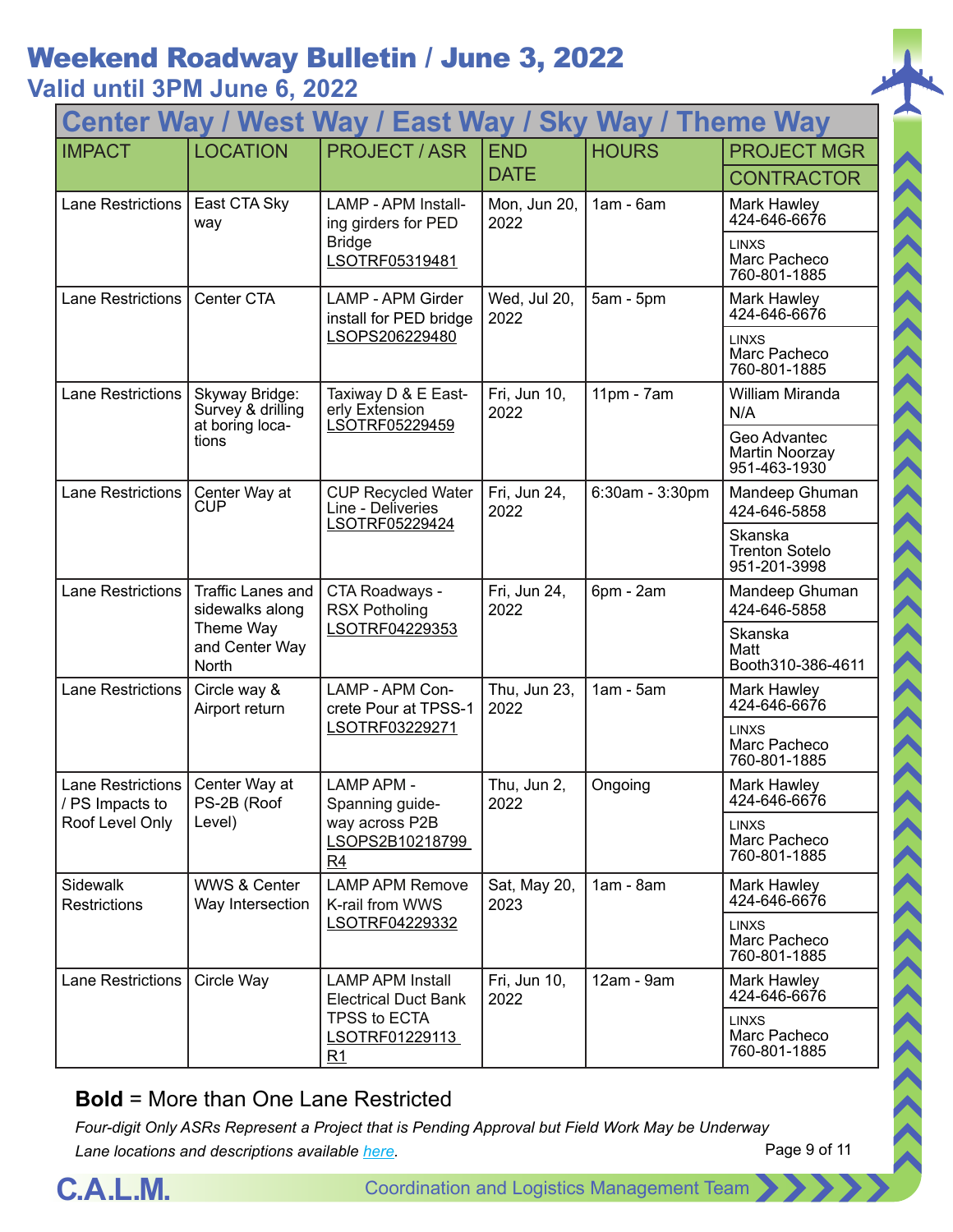**Valid until 3PM June 6, 2022**

| Center Way / West Way / East Way / Sky Way / Theme Way (cont) |                                              |                                                                                                       |                           |                        |                                              |  |
|---------------------------------------------------------------|----------------------------------------------|-------------------------------------------------------------------------------------------------------|---------------------------|------------------------|----------------------------------------------|--|
| <b>IMPACT</b>                                                 | <b>LOCATION</b>                              | <b>PROJECT / ASR</b>                                                                                  | <b>END</b><br><b>DATE</b> | <b>HOURS</b>           | <b>PROJECT MGR</b><br><b>CONTRACTOR</b>      |  |
| <b>Lane Restrictions</b>                                      | <b>Parking Structure</b><br>3 Level 1 Egress | LAMP - APM Con-<br>crete Pour for W-CTA                                                               | Thu, Jun 30,<br>2022      | 12am - 11am            | Mark Hawley<br>424-646-6676                  |  |
|                                                               |                                              | LSOTRF10218906<br>R1                                                                                  |                           |                        | <b>LINXS</b><br>Marc Pacheco<br>760-801-1885 |  |
| <b>Lane Restrictions</b>                                      | Center way be-<br>tween West way             | LAMP - APM Guide-<br>way Construction                                                                 | Sun, Jul 31,<br>2022      | Ongoing                | Mark Hawley<br>424-646-6676                  |  |
|                                                               | & Theme way                                  | LSOTRF08207830                                                                                        |                           |                        | <b>LINXS</b><br>Marc Pacheco<br>760-801-1885 |  |
| Lane Clousure                                                 | Intersection of<br>Center way &              | LAMP-Automated<br>People Mover (APM)                                                                  | Sat, Dec 31,<br>2022      | Ongoing                | Mark Hawley<br>424-646-6676                  |  |
|                                                               | World Way South                              | E-CTA<br>LSOTRF10207519                                                                               |                           |                        | <b>LINXS</b><br>Marc Pacheco<br>760-801-1885 |  |
| Lane Restrictions                                             | Sky Way                                      | <b>Southwest Airlines</b><br>- C0/T1E - Geotech<br>& Environmental<br>Investigation<br>LSOTRF06229470 | Fri, Jun 17,<br>2022      | $1am - 5am$            | John Plunkett<br>424-646-7503                |  |
|                                                               |                                              |                                                                                                       |                           |                        | HP / Psomas<br>Frank Machado<br>310-970-4032 |  |
| <b>Lane Restrictions</b>                                      | Center Way<br>ECTA by PS7-SL                 | LAMP-Automated<br>People Mover Erect-<br>ing Bents 34-36<br>LSOTRF01218105                            | Mon, Jan 30,<br>2023      | $1am - 9am$            | Mark Hawley<br>424-646-6676                  |  |
|                                                               |                                              |                                                                                                       |                           |                        | <b>LINXS</b><br>Marc Pacheco<br>760-801-1885 |  |
| <b>Lane Restrictions</b>                                      | Center Way at<br>PS-2B Area for<br>Bent 8    | LAMP-Automated<br>People Mover<br>Working on Bent 8<br>LSOTRF01218105                                 | Mon, Jan 30,<br>2023      | 12am - 8am             | Mark Hawley<br>424-646-6676                  |  |
|                                                               |                                              |                                                                                                       |                           |                        | <b>LINXS</b><br>Marc Pacheco<br>760-801-1885 |  |
| <b>Lane Restrictions</b>                                      | West Way NB &<br><b>Upper West Way</b>       | LAMP-Automated<br>People Mover                                                                        | Mon, Jan 30,<br>2023      | 10pm - 8am             | <b>Mark Hawley</b><br>424-646-6676           |  |
|                                                               |                                              | Deliver 3 Trailer to<br><b>WCTA</b> area<br>LSOTRF01218105                                            |                           |                        | LINXS<br>Marc Pacheco<br>760-801-1885        |  |
| Sidewalk<br><b>Restrictions</b>                               | Lower West Way<br>- Southbound               | <b>LAMP-APM</b> install<br>back up generator for                                                      | Sun, Jun 5,<br>2022       | 10pm - 6am             | Mark Hawley<br>424-646-6676                  |  |
|                                                               | Side                                         | West station<br>LSOTRF04229335                                                                        |                           |                        | <b>LINXS</b><br>Marc Pacheco<br>760-801-1885 |  |
| Lane Clousure                                                 | Upper East Way                               | LAMP - APM E-CTA<br>LSOTRF07207736                                                                    | Thu, Jun 30,<br>2022      | Daily,<br>$12am - 6am$ | Mark Hawley<br>424-646-6676                  |  |
|                                                               |                                              |                                                                                                       |                           |                        | <b>LINXS</b><br>Marc Pacheco<br>760-801-1885 |  |

#### **Bold** = More than One Lane Restricted